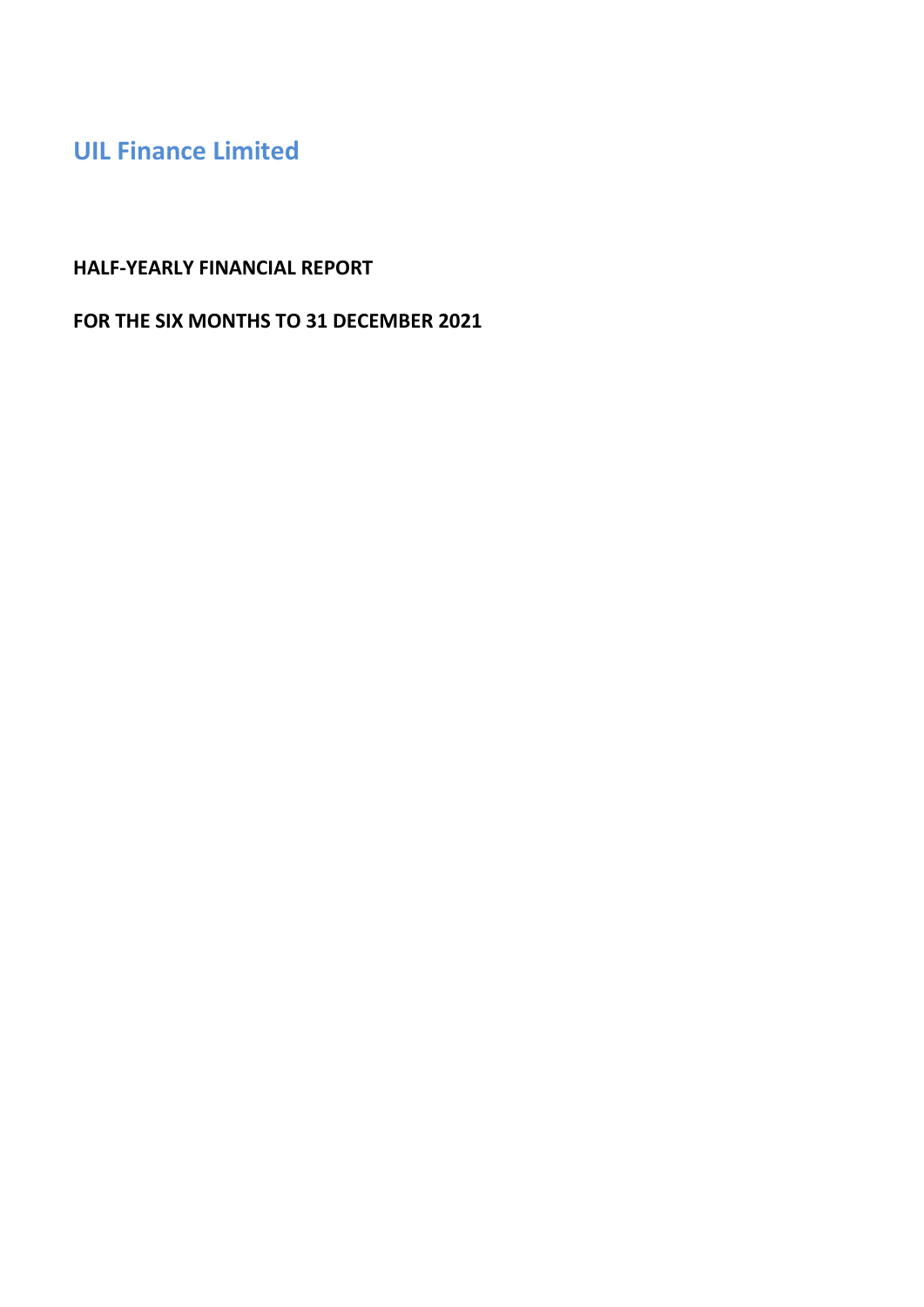## **HALF-YEARLY FINANCIAL REPORT for the six months to 31 December 2021**

| <b>Contents</b>                                       | Page           |
|-------------------------------------------------------|----------------|
| Company Directory                                     | $\overline{2}$ |
| <b>Strategic Review</b>                               | 3              |
| Directors' Report                                     | 4              |
| <b>Statement of Directors' Responsibilities</b>       | 6              |
| Condensed Income Statement (Unaudited)                | 7              |
| Condensed Statement of Changes in Equity (Unaudited)  | 7              |
| Condensed Statement of Cash Flows (Unaudited)         | 7              |
| Condensed Statement of Financial Position (Unaudited) | 8              |
| Condensed Notes to the Accounts (Unaudited)           | 9              |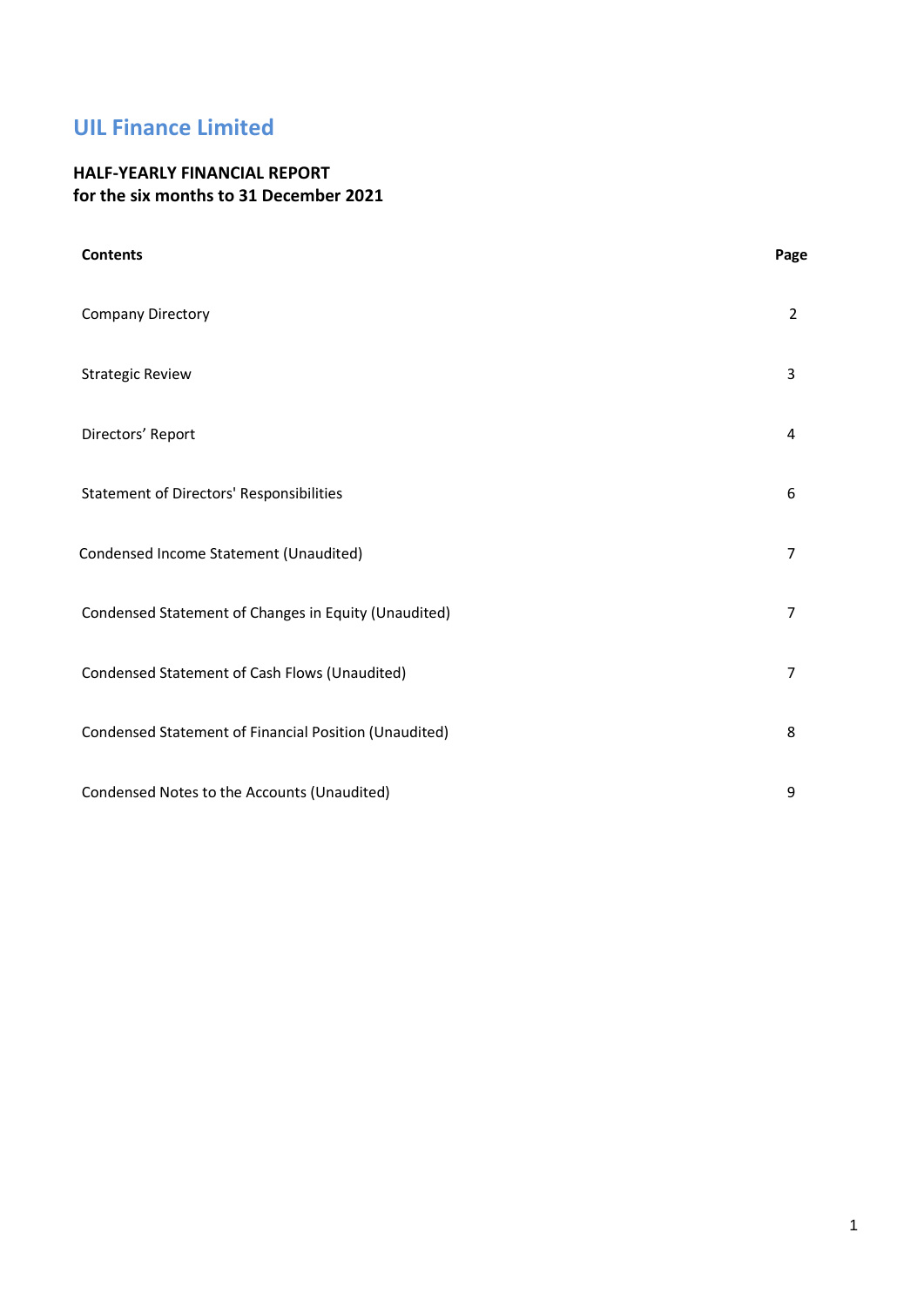## **COMPANY DIRECTORY**

| <b>Registered Office</b>                       | <b>Clarendon House</b><br>2 Church Street<br>Hamilton HM11<br>Bermuda                                               |
|------------------------------------------------|---------------------------------------------------------------------------------------------------------------------|
| <b>Directors</b>                               | Peter Burrows, AO (Chairman)<br><b>Stuart Bridges</b><br><b>Alison Hill</b><br>Christopher Samuel<br>David Shillson |
| <b>Company Number</b>                          | 39479                                                                                                               |
| Legal Entity Identifier                        | 213800JPJWZ5P3QJX538                                                                                                |
| Auditor                                        | <b>KPMG LLP</b><br>15 Canada Square<br>Canary Wharf<br>London E14 5GL<br>United Kingdom                             |
| Date of Formation                              | 17 January 2007                                                                                                     |
| Nature of Business                             | Closed end investment company                                                                                       |
| <b>Ordinary Shareholder and Parent Company</b> | <b>UIL Limited</b>                                                                                                  |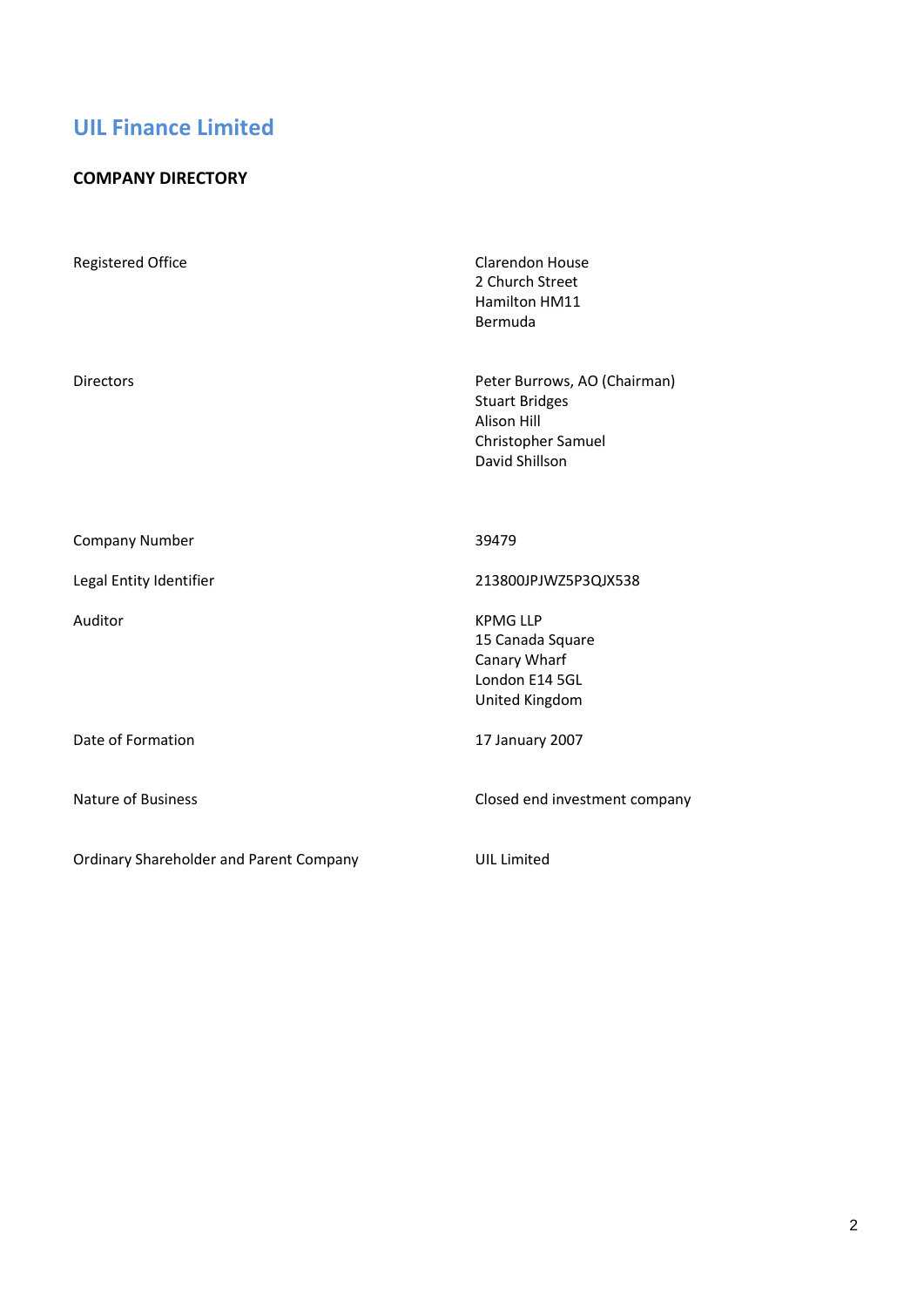#### **STRATEGIC REVIEW**

The Strategic Review is designed to provide shareholders with an insight into the operations of the Company during the period. In particular, it gives information on:

- the Company's objective and investment policy;
- the regulatory and competitive environment within which the Company operates;
- the Board's strategy for achieving its stated objectives;
- principal risks and risk management; and
- key performance indicators.

#### **Objective**

The Company's investment objective is to finance and fund the final capital entitlements of the zero dividend preference ("ZDP") shares.

#### **Investment policy**

The Company seeks to fund the final capital entitlements of the ZDP shares by lending current asset funds to its parent company, UIL Limited.

#### **Regulatory and competitive environment**

The Company is obliged to comply with Bermuda law, the Listing Rules of the Financial Conduct Authority and International Financial Reporting Standards as adopted by the United Kingdom ("IFRSs as adopted by the UK"). The Company is exempt from taxation, except insofar as it is withheld from income received. Under Bermuda law, the Company may not distribute income by way of a dividend unless, after distribution of the dividend, the realisable value of the Company's assets would be greater than the aggregate of its liabilities. ICM Investment Management Limited ("ICMIM") is the Alternative Investment Fund Manager of UIL Limited and joint investment manager with ICM Limited ("ICM"). ICM was appointed as company secretary with effect from 1 July 2017.

#### **Strategy for achieving objectives**

The Company's performance in pursuing its objective is based on the ability of its parent company to repay the intragroup loan to the Company. UIL Limited has provided an undertaking to provide sufficient funds to the Company to meet each redemption as it falls due.

#### **Principal risks and uncertainties**

The principal underlying risk of the Company continues to relate to its ability to repay the ZDP shares when they fall due. This is dependent on the asset performance of the parent company. At 31 December 2021, the parent company had net assets of £322,773,000 (31 December 2020: £301,867,000 and 30 June 2021: £363,751,000) after providing for amounts due to ZDP shareholders. Details of the ZDP shares are set out in note 7 to the accounts.

A further risk faced by the Company continues to be that of a regulatory nature. A regulatory or legal breach could lead to financial penalties. The Company uses all reasonable efforts to ensure that the Company adheres to the relevant statutory and regulatory requirements.

#### **Key Performance Indicators**

The Board assesses the Company's success in pursuing its objectives in the ability to provide for the amounts due to the ZDP shareholders which is based on the ability of its parent company to repay the intra-group loan to the Company. The KPIs for the parent company can be found in UIL Limited's Annual Report.

This Strategic Review was approved by the Board of Directors 18 February 2022.

**ICM Limited Company Secretary 18 February 2022**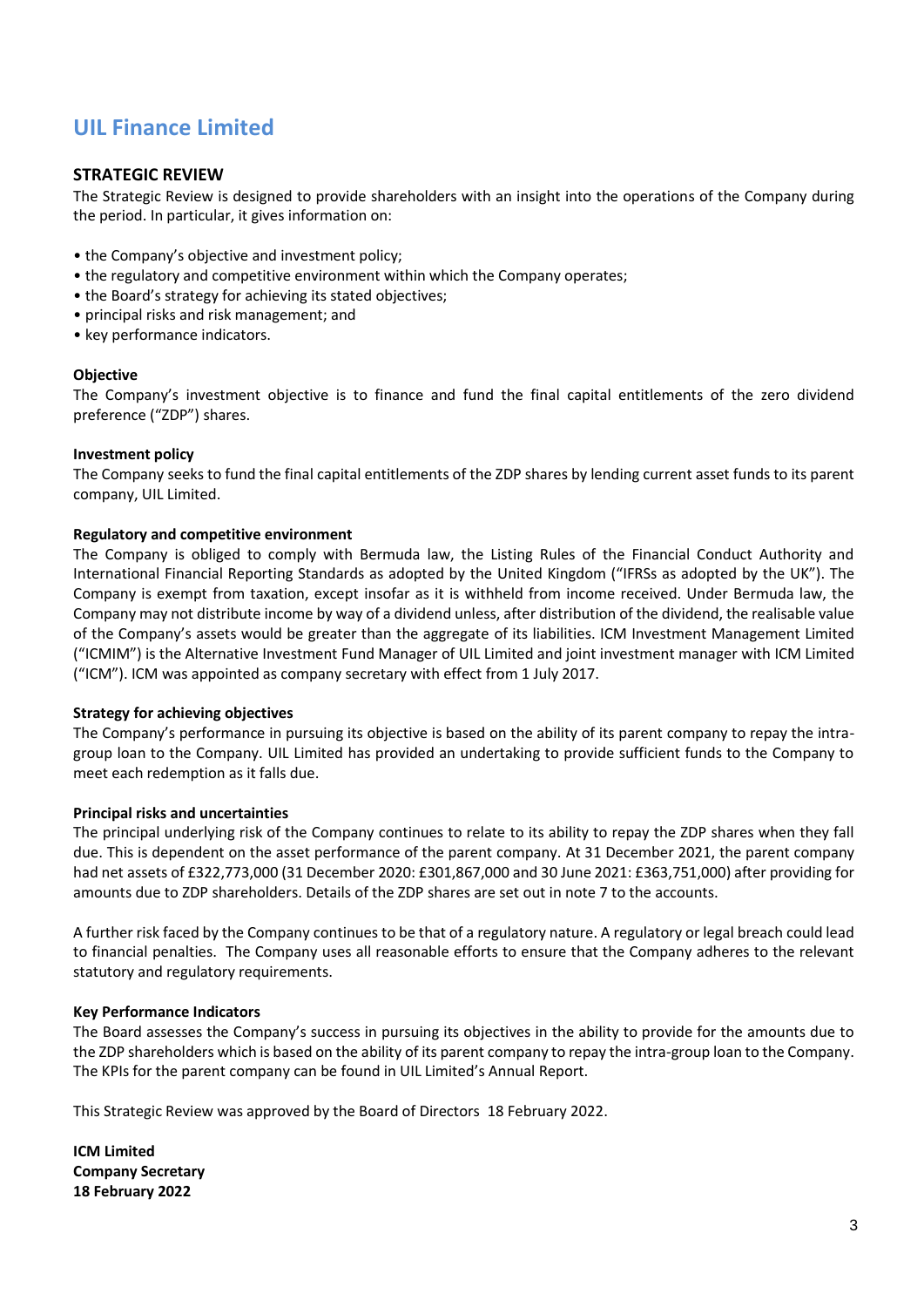#### **DIRECTORS' REPORT**

The Directors present their half-yearly financial report of the Company for the six months ended 31 December 2021.

#### **Principal activity and status**

UIL Finance Limited (the "Company") is a Bermuda exempted, closed ended investment company with company registration number 39479. The Company's issued ZDP shares are listed on the standard segment of the main market of the London Stock Exchange.

#### **Corporate Governance**

Bermuda does not have its own corporate governance code and, since the Company has a Standard Listing on the Official List of the Financial Conduct Authority, the Company is not required to comply or provide an explanation for any non-compliance with the UK Corporate Governance Code issued by the Financial Reporting Council.

The Board meets at least twice a year to consider strategic affairs and to approve the half yearly report and the annual report and accounts.

In the Directors' opinion, the interests of the Company and its shareholders are adequately covered by the governance procedures applicable to its parent company, UIL Limited. For example UIL Limited's Audit & Risk Committee considers the financial reporting procedures and oversees the internal control and risk management systems for the Group as a whole and the Directors see no benefit in convening a separate Audit Committee or any other committee for the Company. An overview of the Group's internal control and risk management systems are set out in UIL Limited's report and accounts.

#### **Results and Dividends**

The results for the period are set out in the attached accounts which are prepared on a going concern basis and as set out in note 13, the Directors believe that it is appropriate to adopt the going concern basis in preparing the accounts as the Company can continue to operate due to the contractual obligation of the parent company to ensure that UIL Finance is able to redeem the ZDP shares on each repayment date and the Directors are comfortable that the parent company has the financial resources to do so.

The Company has not declared a dividend in respect of the period ended 31 December 2021 (for the periods ended 31 December 2020 and 30 June 2021: nil).

#### **Directors**

The following Directors held office throughout the period, unless otherwise stated: Peter Burrows (Chairman) Stuart Bridges Alison Hill Christopher Samuel David Shillson

#### **Directors' Disclosures**

At 31 December 2021, no Director had any interest in the Company's shares (31 December 2020 and 30 June 2021: none). No Director acquired or disposed of any interest in the shares in the Company during the period or since the period end.

#### **Directors' Remuneration**

No Director received or is entitled to receive any remuneration from the Company.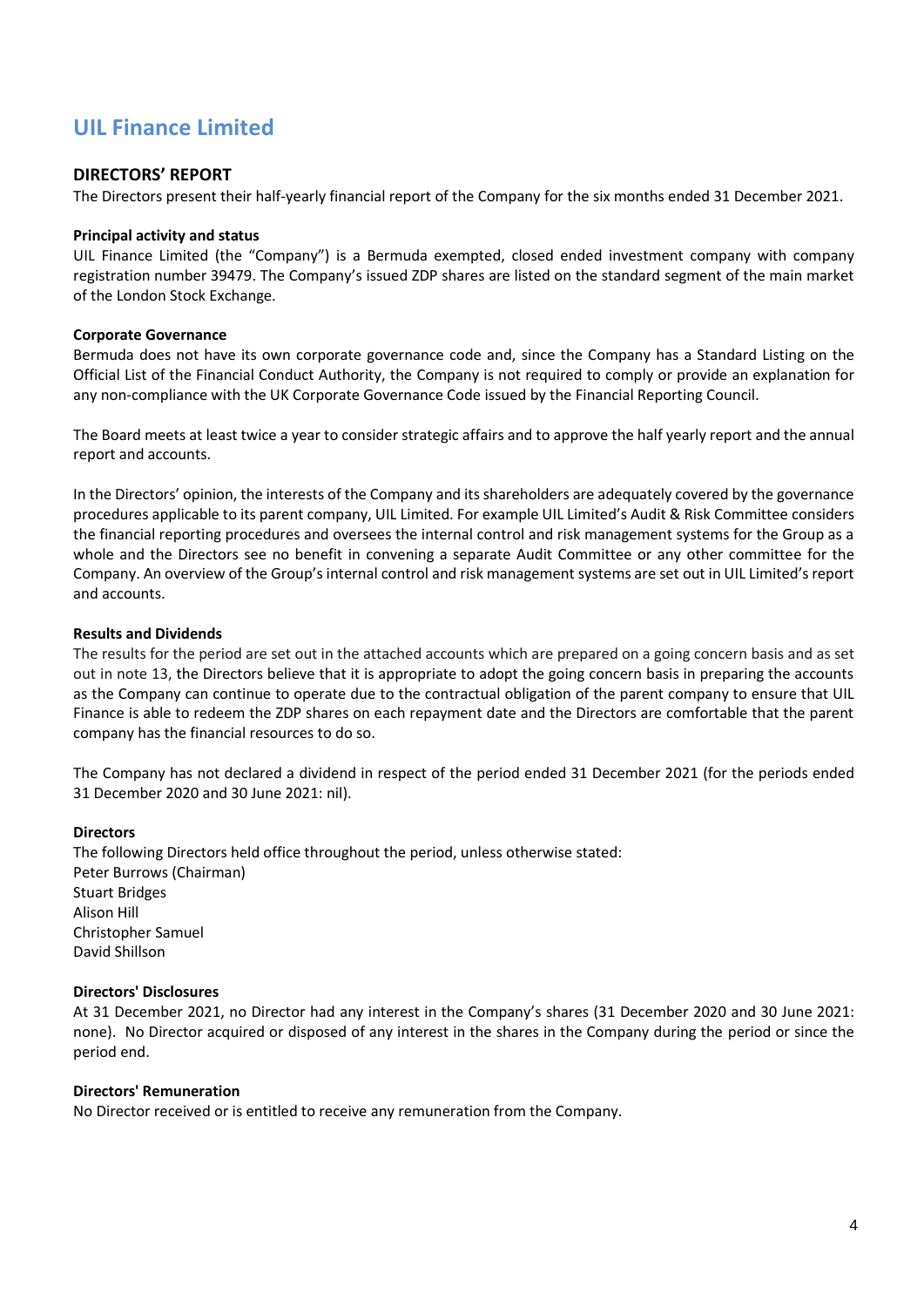#### **Zero dividend preference shares**

Full details of the changes to the Company's authorised and issued zero dividend preference shares during the period can be found in note 7 to the accounts.

#### **Ordinary Share Capital**

Full details of the changes to the Company's authorised and issued ordinary share capital during the period can be found in note 8 to the accounts.

#### **Ordinary shares of UIL Limited**

Ordinary shares of UIL Limited rank behind the ZDP shares on a winding up of the Company and UIL Limited, together referred to as the Group (save for any undistributed revenue reserves of UIL Limited on a winding up).

#### **Auditor**

KPMG LLP ("KPMG") was the Company's auditor for the year ended 30 June 2021 and was re-appointed as auditor to the Company at the AGM of the Company on 10 November 2021.

**By order of the Board**

**ICM Limited, Secretary 18 February 2022**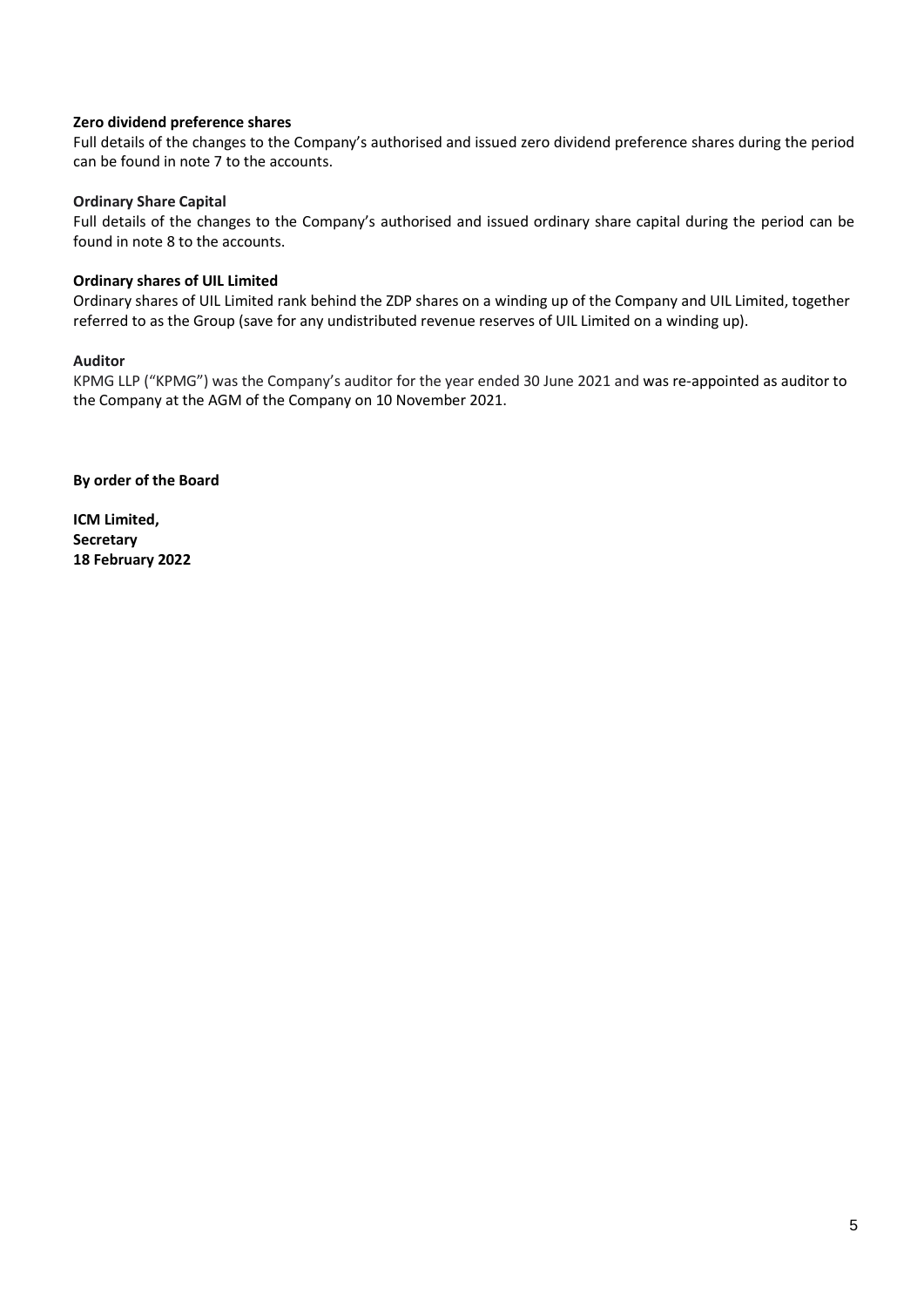# **STATEMENT OF DIRECTORS' RESPONSIBILITIES**

## **in respect of the Half-Yearly Financial Report**

We confirm to the best of our knowledge:

• The condensed set of financial statements contained within the report for the six months to 31 December 2021 has been prepared in accordance with International Accounting Standard 34 "Interim Financial Reporting" on a going concern basis and gives a true and fair view of the assets, liabilities, financial position and return of the Company;

• The half-yearly report includes a fair review of the important events that have occurred during the first six months of the financial year and their impact on the financial statements as required by DTR 4.2.7R;

• The Directors' statement of principal risks and uncertainties within the Strategic Review above is a fair review of the principal risks and uncertainties for the remainder of the year as required by DTR 4.2.7R;

• The half-yearly report includes a fair review of the related party transactions that have taken place in the first six months of the financial year as required by DTR 4.2.8R.

On behalf of the Board **Peter Burrows** Chairman 18 February 2022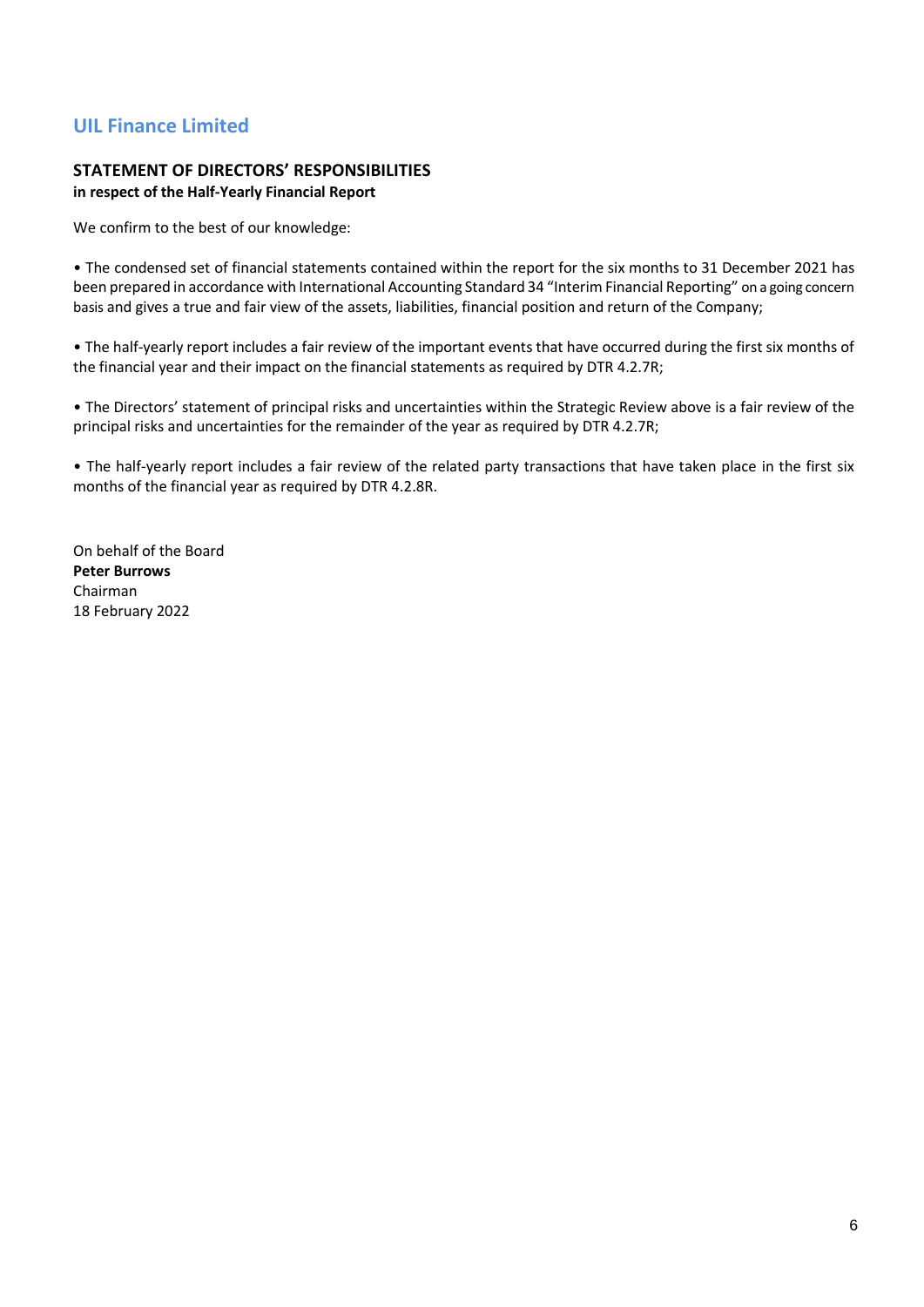## **CONDENSED INCOME STATEMENT (UNAUDITED)**

|                                          | Six months to |             | Six months to | Year to  |
|------------------------------------------|---------------|-------------|---------------|----------|
|                                          |               | 31 December | 31 December   | 30 June  |
|                                          |               | 2021        | 2020          | 2021     |
|                                          | Note          | £'000s      | £'000s        | £'000s   |
|                                          |               |             |               |          |
| Income                                   | 2             | 3,981       | 4,959         | 8,762    |
| <b>Total income</b>                      |               | 3,981       | 4,959         | 8,762    |
| Other expenses                           |               |             |               |          |
| Profit before finance costs and taxation |               | 3,981       | 4,959         | 8,762    |
| Finance costs                            | 3             | (3,981)     | (4,959)       | (8, 762) |
| <b>Profit before taxation</b>            |               |             |               |          |
| Taxation                                 |               |             |               |          |
| Profit for the period                    |               |             |               |          |
|                                          |               |             |               |          |
| Earnings per share - pence               | 4             |             |               |          |

The Company does not have any income or expense that is not included in the profit for the period, and therefore the 'profit for the period' is also the 'total comprehensive income for the period', as defined in International Accounting Standard 1 (revised).

All items in the above statement are derived from continuing operations.

The condensed notes (unaudited) on pages 9 to 17 form part of these condensed financial statements.

#### **CONDENSED STATEMENT OF CHANGES IN EQUITY (UNAUDITED)**

There are no movements in equity.

#### **CONDENSED STATEMENT OF CASH FLOWS (UNAUDITED)**

There were no cash flows in the period and therefore a cash flow statement has not been prepared.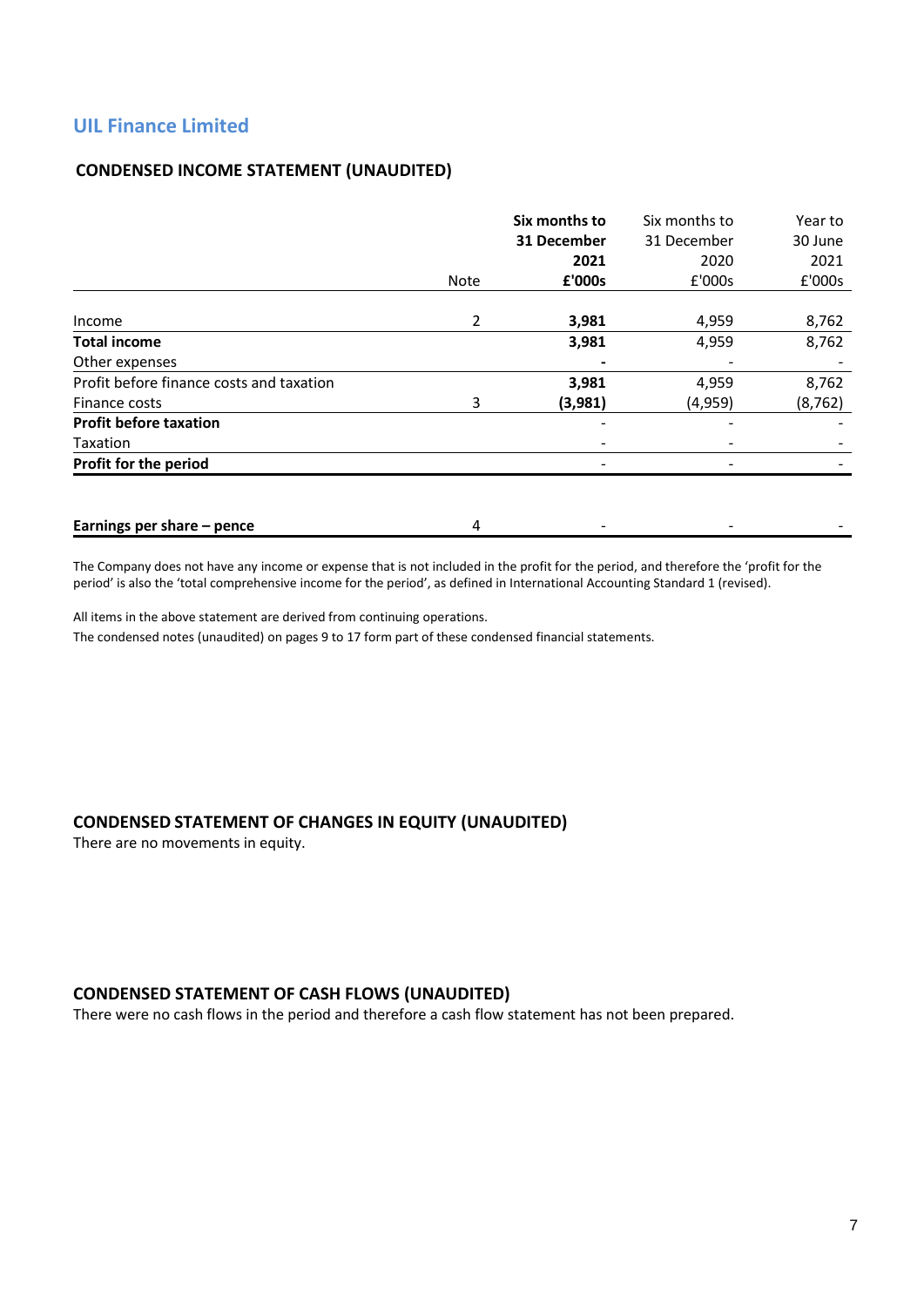## **CONDENSED STATEMENT OF FINANCIAL POSITION (UNAUDITED)**

| As at                                        |             | 31 December | 31 December | 30 June    |
|----------------------------------------------|-------------|-------------|-------------|------------|
|                                              |             | 2021        | 2020        | 2021       |
|                                              | <b>Note</b> | £'000s      | £'000s      | £'000s     |
| <b>Non-current assets</b>                    |             |             |             |            |
| Other receivables                            | 6           | 90,629      | 127,756     | 136,257    |
| <b>Current assets</b>                        |             |             |             |            |
| Other receivables                            | 6           | 49,609      |             |            |
| <b>Current liabilities</b>                   |             |             |             |            |
| Zero dividend preference shares              | 7           | (49, 609)   |             |            |
| <b>Total assets less current liabilities</b> |             | 90,629      | 127,756     | 136,257    |
| <b>Non-current liabilities</b>               |             |             |             |            |
| Zero dividend preference shares              | 7           | (90, 629)   | (127,756)   | (136, 257) |
| Net assets                                   |             |             |             |            |
| Equity attributable to equity holders        |             |             |             |            |
| Ordinary share capital                       | 8           |             |             |            |

The condensed notes (unaudited) on pages 9 to 17 form part of these condensed financial statements.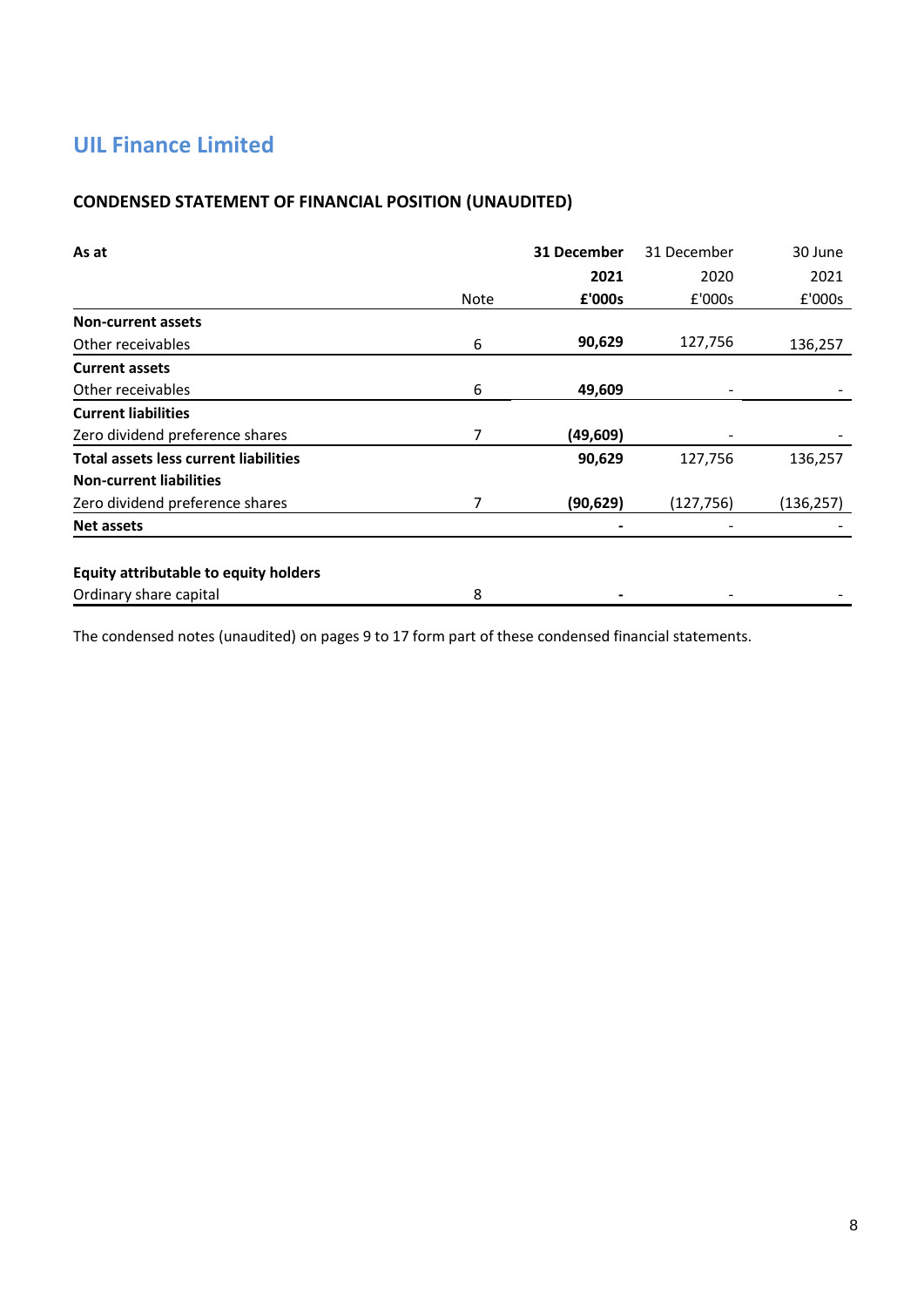## **CONDENSED NOTES TO THE ACCOUNTS (UNAUDITED) for the period to 31 December 2021**

### **1. Accounting policies**

The Company is an investment company incorporated in Bermuda on 17 January 2007. The accounting policies below are unchanged from the previous year.

#### **(a) Basis of accounting**

This condensed set of financial statements has been prepared in accordance with IAS 34 Interim Financial Reporting as adopted for use in the UK.

The annual financial statements of the Company for the year ended 30 June 2022 will be prepared in accordance with UK-adopted international accounting standards. As required by the Disclosure Guidance and Transparency Rules of the Financial Conduct Authority, the condensed set of financial statements has been prepared applying the accounting policies and presentation that were applied in the preparation of the Company's published consolidated financial statements for the year ended 30 June 2021 which were prepared in accordance with IFRSs as adopted by the EU. The financial statements of the Company have been prepared on a going concern basis (see note 13).

A Statement of Changes in Equity has not been presented as there is no movement in the current or prior period.

#### **(b) Zero dividend preference shares**

The ZDP shares, due to be redeemed on 31 October 2022, 2024, 2026 and 2028, at a redemption value, including accrued capitalised returns of 146.99 pence per share, 138.35 pence per share, 151.50 pence per share and 152.29 pence per share respectively, have been classified as liabilities, as they represent an obligation on behalf of the Company to deliver to their holders a fixed and determinable amount at the redemption date. They are accordingly accounted for at amortised cost, using the effective interest method as per the requirements of IFRS 9 "Financial Instruments", even though under Bermuda company law ZDP shares are required to be recognised as share capital in the Company.

## **(c) Cash flow statement**

There were no cash flows in the period or in the prior year and therefore a cash flow statement has not been prepared. All transaction movements were through the intra-group loan account.

#### **(d) Foreign currency**

The functional and reporting currency is pounds sterling because the Company's ZDP share capital was raised, and will be repaid, in pounds sterling, and has been lent to, and will be repaid, by the parent company, in that currency.

#### **(e) Income**

(i) Interest income

Interest on debt is accrued on a time basis using the effective interest method, calculated by accreting the initial recognition of the inter-company loan at present value (loan and contribution by the parent) to the final amount receivable at maturity.

#### (ii) Other income

The parent's contribution towards the issue costs of the ZDP shares and redemption proceeds is accrued on a time basis, calculated by amortising the issue costs over the life of the loan.

## **(f) Expenses**

The Company incurs no expenses other than finance costs. The Directors are not entitled to receive any remuneration and all other expenses relating to the Company are paid in full by the parent company.

#### **(g) Finance costs**

Finance costs are accounted for on an effective interest method.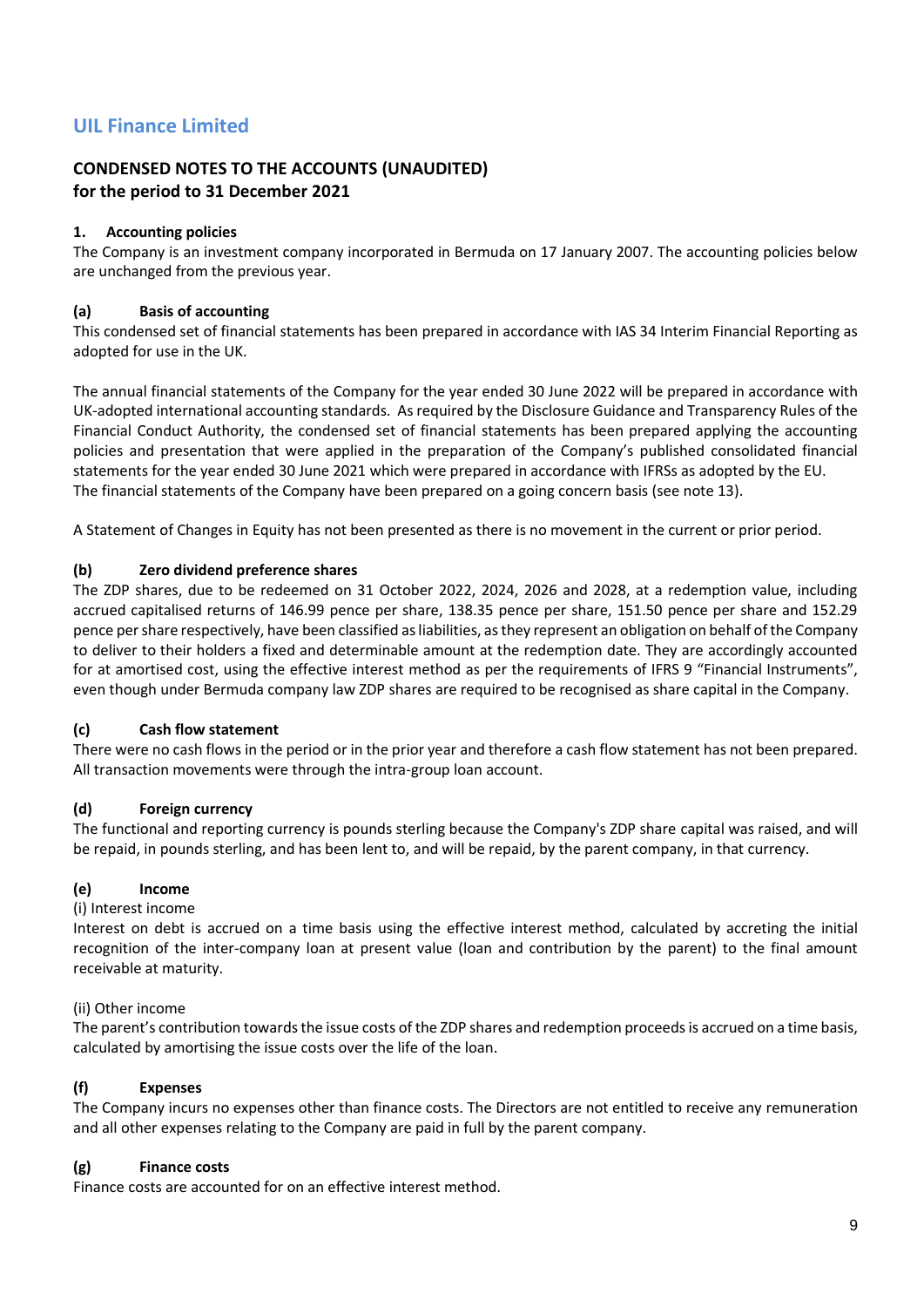## **CONDENSED NOTES TO THE ACCOUNTS (UNAUDITED) (CONTINUED)**

#### **1. Accounting policies (continued)**

#### **(h) Inter-company loans**

UIL Limited has agreed to place the Company in sufficient funds to enable the Company to pay the capital entitlement of each class of ZDP share on their respective redemption dates. The amount owed in the accounts is based on the entitlements of the ZDP shareholders at the relevant date. The inter-company loans are accordingly accounted for at amortised cost, using the effective interest method and were assessed for credit risk under the IFRS 9 methodology and evaluated as having no significant credit risk. Therefore, no amounts were recognised as an impairment provision.

#### **(i) Use of judgements, estimates and assumptions**

The presentation of the financial statements in conformity with IFRS requires management to make judgements, estimates and assumptions that affect the application of accounting policies and reported amounts of assets, liabilities, income and expenses. Estimates and judgements are continually evaluated and are based on perceived risks, historical experience, expectations of plausible future events and other factors. Actual results may differ from these estimates. The area requiring the most significant judgement and estimation in the preparation of the financial statements is the accounting through the Income Statement of the parent contribution to UIL Finance to enable UIL Finance to repay the ZDP shareholders on each repayment date. The parent's contribution towards the issue cost of the ZDP shares and redemption proceeds has been treated through the Income Statement and recognised over the life of the loan as UIL Finance provides financing services to UIL and in return is due to receive reimbursement of any costs and expense as and when they fall due. The policy for interest income, including the allocation and recognition of the parent contributions, is set out in note 1(e) to the accounts.

#### **2. Income**

|                 | Six months to | Six months to | Year to |
|-----------------|---------------|---------------|---------|
|                 | 31 December   | 31 December   | 30 June |
|                 | 2021          | 2020          | 2021    |
|                 | £'000s        | £'000s        | £'000s  |
| Interest income | 3,789         | 4,754         | 8,462   |
| Other income    | 192           | 205           | 300     |
|                 | 3,981         | 4,959         | 8,762   |

#### **3. Finance costs**

|            | Six months to | Six months to | Year to |
|------------|---------------|---------------|---------|
|            | 31 December   | 31 December   | 30 June |
|            | 2021          | 2020          | 2021    |
|            | £'000s        | £'000s        | £'000s  |
| ZDP shares | 3,981         | 4,959         | 8,762   |

#### **4. Earnings per share**

The calculation of earnings per share is based on a profit after tax for the period of £nil (for the periods to 31 December 2020 and 30 June 2021: £nil) and a weighted average number of 10 ordinary shares in issue during the period (for the periods 31 December 2020 and 30 June 2021: 10 ordinary shares in issue).

#### **5. Dividends**

There were no dividends paid or declared in respect of the period (for the periods to 31 December 2020 and 30 June 2021: £nil).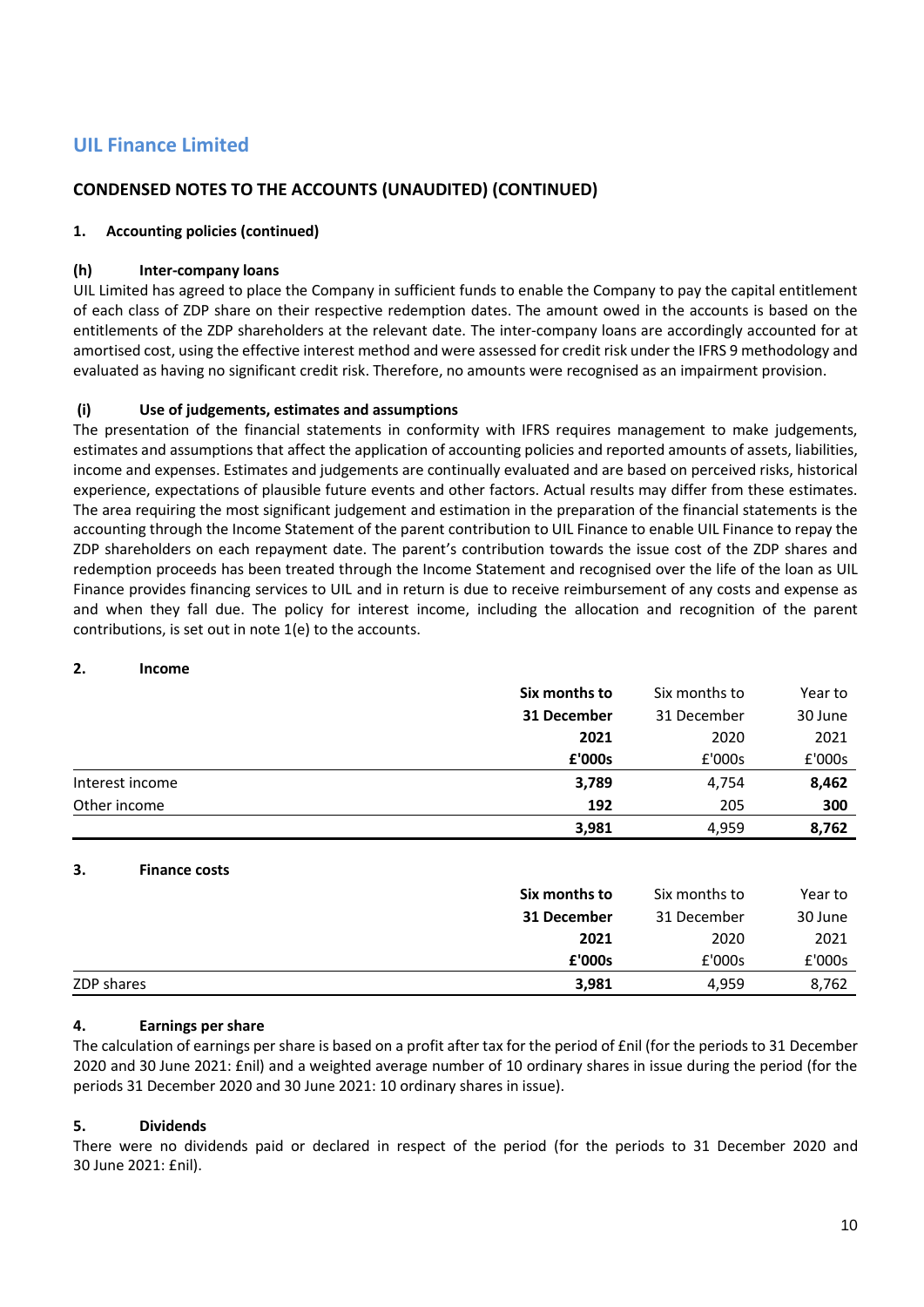## **CONDENSED NOTES TO THE ACCOUNTS (UNAUDITED) (CONTINUED)**

#### **6. Other receivables**

|                                       | 31 December | 31 December              | 30 June |
|---------------------------------------|-------------|--------------------------|---------|
|                                       | 2021        | 2020                     | 2021    |
|                                       | £'000s      | £'000s                   | £'000s  |
| Loan to parent company - UIL Limited  |             |                          |         |
| - Receivable within one year          | 49,609      | $\overline{\phantom{a}}$ |         |
| - Receivable after more than one year | 90.629      | 127.756                  | 136,257 |
|                                       | 140,238     | 127,756                  | 136,257 |

The loan is repayable on the date the underlying ZDP shares are redeemed.

## **7. Zero dividend preference shares**

|                                      | 31 December | 31 December              | 30 June |
|--------------------------------------|-------------|--------------------------|---------|
|                                      | 2021        | 2020                     | 2021    |
|                                      | £'000s      | £'000s                   | £'000s  |
| ZDP shares - current liabilities     |             |                          |         |
| 2022 ZDP shares                      | 49,609      | $\overline{\phantom{0}}$ |         |
| ZDP shares - non-current liabilities |             |                          |         |
| 2022 ZDP shares                      |             | 65,462                   | 48,052  |
| 2024 ZDP shares                      | 35,910      | 34,119                   | 34,996  |
| 2026 ZDP shares                      | 29,642      | 28,175                   | 28,893  |
| 2028 ZDP shares                      | 25,077      |                          | 24,316  |
|                                      | 90,629      | 127,756                  | 136,257 |
| Total ZDP shares liabilities         | 140.238     | 127.756                  | 136.257 |

Authorised ZDP shares of the Company as at 31 December 2021 and 30 June 2021 were as follows:

|                                 | <b>Number</b> | £'000s |
|---------------------------------|---------------|--------|
| 2022 ZDP shares of 5.3180p each | 63,686,754    | 3,387  |
| 2024 ZDP shares of 3.8025p each | 76,717,291    | 2,917  |
| 2026 ZDP shares of 10p each     | 25,000,000    | 2,500  |
| 2028 ZDP shares of 3.8676p each | 44,842,717    | 1,734  |

Authorised ZDP shares of the Company as at 31 December 2020 were as follows:

|                                 | <b>Number</b> | £'000s |
|---------------------------------|---------------|--------|
| 2020 ZDP shares of 6.0514p each | 50,000,000    | 3,026  |
| 2022 ZDP shares of 5.3180p each | 78,117,685    | 4,154  |
| 2024 ZDP shares of 3.8025p each | 76,717,291    | 2,917  |
| 2026 ZDP shares of 10p each     | 25,000,000    | 2,500  |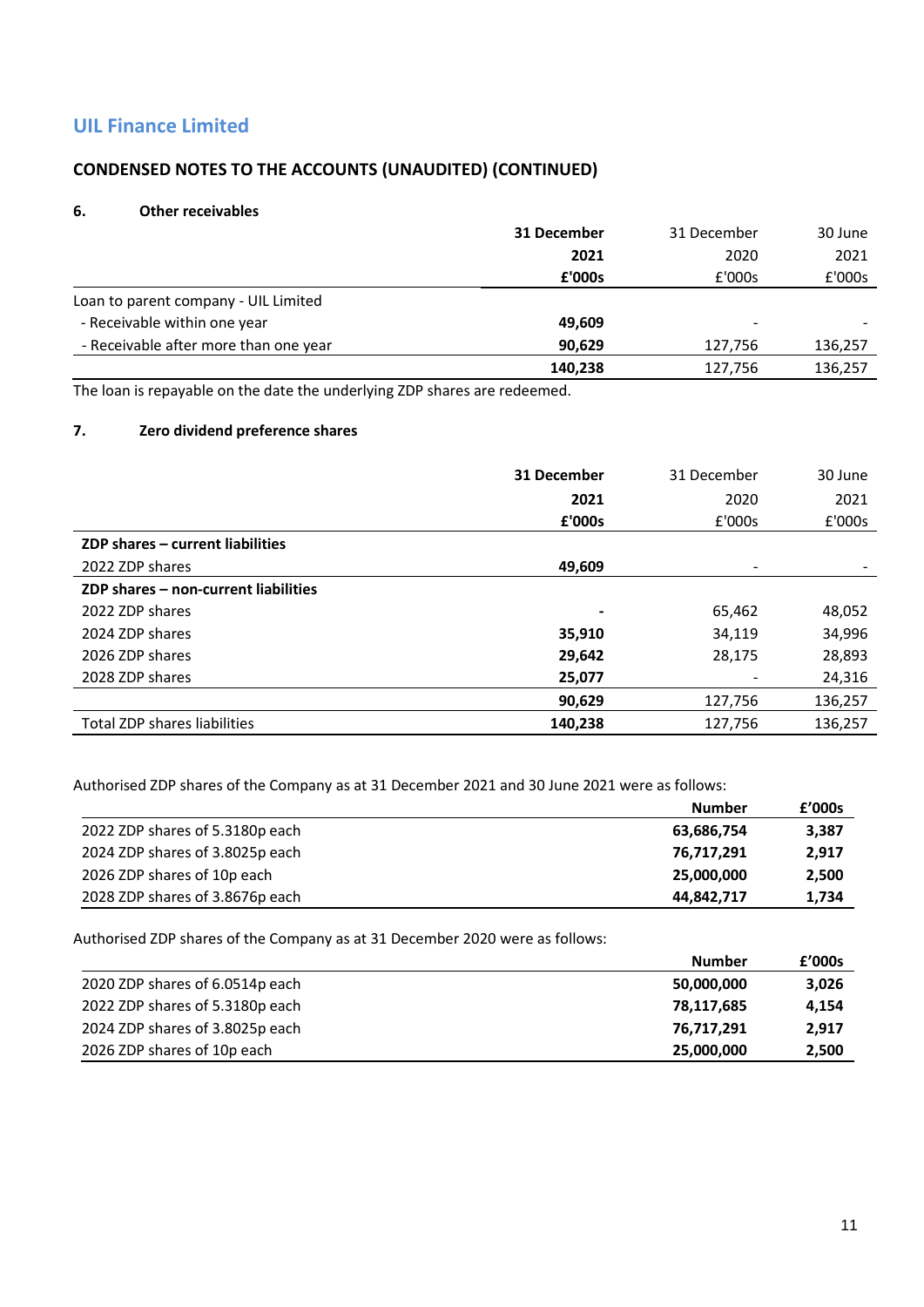## **CONDENSED NOTES TO THE ACCOUNTS (UNAUDITED) (CONTINUED)**

#### **7. Zero dividend preference shares (continued)**

ZDP shares issued by the Company are as follows:

Six months to 31 December 2021

|              |        |               |                | <b>Balance as at</b> |
|--------------|--------|---------------|----------------|----------------------|
|              |        | Balance as at |                | Finance 31 December  |
|              |        | 30 June 2021  | costs          | 2021                 |
| 2022         | Number | 35,569,069    | $\blacksquare$ | 35,569,069           |
|              | £'000s | 48,052        | 1,557          | 49,609               |
| 2024         | Number | 30,000,000    | $\blacksquare$ | 30,000,000           |
|              | £'000s | 34,996        | 914            | 35,910               |
|              | Number | 25,000,000    | $\blacksquare$ | 25,000,000           |
| 2026         | £'000s | 28,893        | 749            | 29,642               |
| 2028         | Number | 25,000,000    | $\blacksquare$ | 25,000,000           |
|              | £'000s | 24,316        | 761            | 25,077               |
| <b>Total</b> | £'000s | 136,257       | 3,981          | 140,238              |

Six months to 31 December 2020

|       |        |               |               |                          | Balance as at |
|-------|--------|---------------|---------------|--------------------------|---------------|
|       |        | Balance as at | Redemption    | Finance                  | 31 December   |
|       |        | 30 June 2020  | of ZDP shares | costs                    | 2020          |
| 2020  | Number | 39,000,000    | (39,000,000)  | $\overline{\phantom{a}}$ |               |
|       | £'000s | 59,087        | (60, 411)     | 1,324                    |               |
| 2022  | Number | 50,000,000    |               | -                        | 50,000,000    |
|       | £'000s | 63,407        |               | 2,055                    | 65,462        |
| 2024  | Number | 30,000,000    |               | -                        | 30,000,000    |
|       | £'000s | 33,250        |               | 869                      | 34,119        |
| 2026  | Number | 25,000,000    |               | $\overline{\phantom{a}}$ | 25,000,000    |
|       | £'000s | 27,464        |               | 711                      | 28,175        |
| Total | £'000s | 183,208       | (60, 411)     | 4,959                    | 127,756       |

Year to 30 June 2021

|       |        |                   |                          | <b>Issue</b>             |               |                          |                              |                   |
|-------|--------|-------------------|--------------------------|--------------------------|---------------|--------------------------|------------------------------|-------------------|
|       |        | <b>Balance as</b> |                          | costs                    |               |                          |                              | <b>Balance as</b> |
|       |        | at 30 June        | <b>Issue of</b>          | of ZDP                   | Redemption    | <b>Conversion</b>        | <b>Finance</b>               | at 30 June        |
|       |        | 2020              | <b>ZDP</b> shares        | shares                   | of ZDP shares | of ZDP shares            | costs                        | 2021              |
| 2020  | Number | 39,000,000        |                          | $\overline{\phantom{a}}$ | (39,000,000)  |                          |                              |                   |
|       | £'000s | 59,087            |                          |                          | (60, 411)     |                          | 1,324                        |                   |
| 2022  | Number | 50,000,000        | $\overline{\phantom{0}}$ |                          | -             | (14, 430, 931)           | ٠                            | 35,569,069        |
|       | £'000s | 63.407            |                          |                          |               | (19, 338)                | 3,983                        | 48,052            |
| 2024  | Number | 30,000,000        |                          |                          |               |                          | $\qquad \qquad \blacksquare$ | 30,000,000        |
|       | £'000s | 33,250            |                          |                          |               | $\overline{\phantom{a}}$ | 1,746                        | 34,996            |
| 2026  | Number | 25,000,000        |                          |                          |               |                          | $\qquad \qquad \blacksquare$ | 25,000,000        |
|       | £'000s | 27,464            |                          |                          |               | $\overline{\phantom{a}}$ | 1,429                        | 28,893            |
| 2028  | Number | $\overline{a}$    | 25,000,000               |                          |               |                          | -                            | 25,000,000        |
|       | E'000s |                   | 25,000                   | (964)                    |               |                          | 280                          | 24,316            |
| Total | £'000s | 183,208           | 25,000                   | (964)                    | (60,411)      | (19,338)                 | 8,762                        | 136,257           |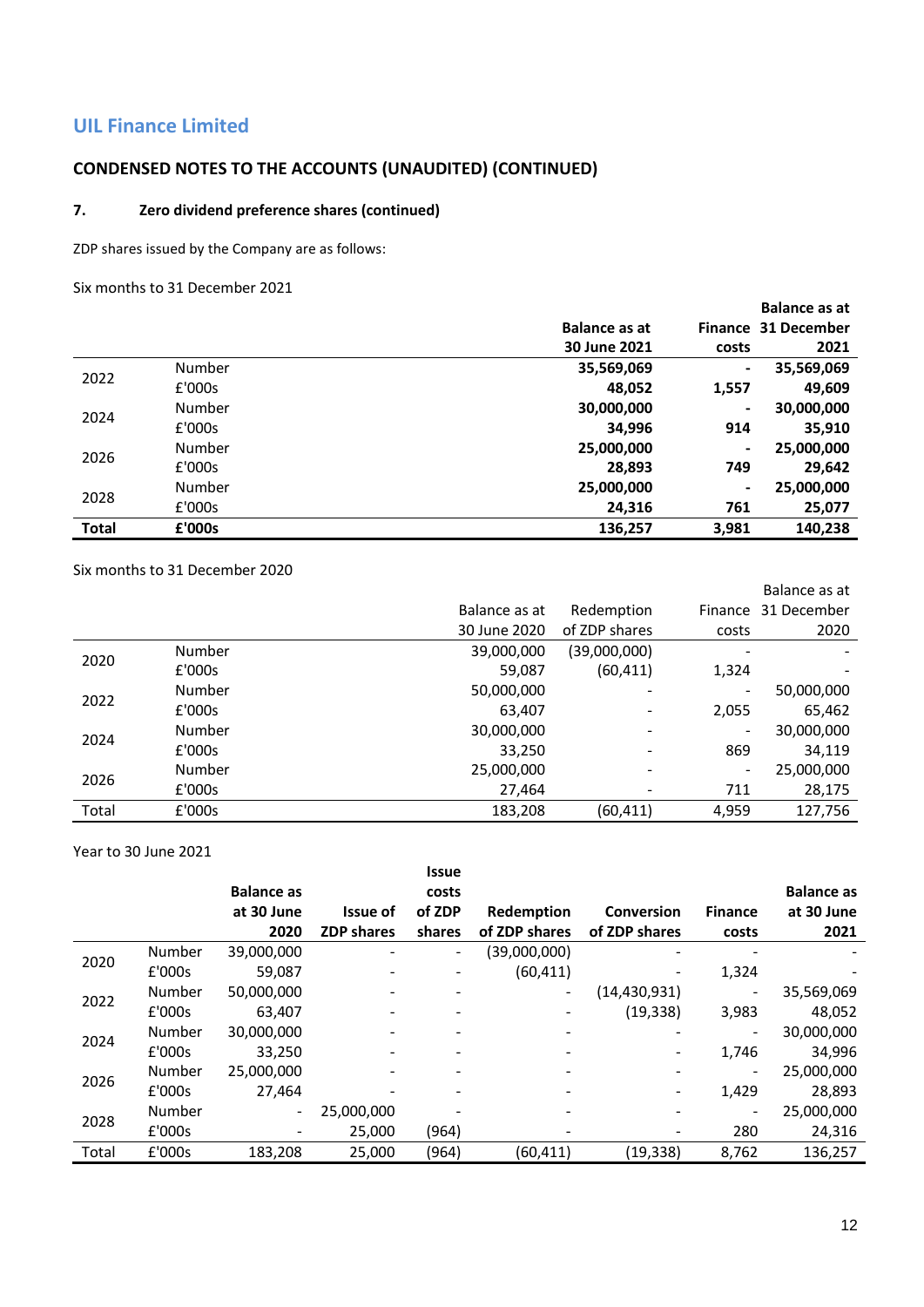## **CONDENSED NOTES TO THE ACCOUNTS (UNAUDITED) (CONTINUED)**

### **7. Zero dividend preference shares (continued)**

UIL Limited held 3,109,620 2026 ZDP shares at 30 June 2021. In the period UIL Limited sold 800,000 2026 ZDP shares in the open market, receiving £0.9m. UIL Limited held 2,309,620 2026 ZDP shares at 31 December 2021.

UIL Limited held 583,735 2028 ZDP shares at 30 June 2021 and 31 December 2021.

#### **2022 ZDP shares**

Based on the initial entitlement of a 2022 ZDP share of 100p on 23 June 2016, a 2022 ZDP share will have a final capital entitlement at the end of its life on 31 October 2022 of 146.99p equating to a 6.25% per annum gross redemption yield. The capital entitlement (excluding issue costs) per 2022 ZDP share as at 31 December 2021 was 139.77p (31 December 2020: 131.55p and 30 June 2021: 136.56p).

#### **2024 ZDP shares**

Based on the initial entitlement of a 2024 ZDP share of 100p on 2 November 2018, a 2024 ZDP share will have a final capital entitlement at the end of its life on 31 October 2024 of 138.35p equating to a 4.75% per annum gross redemption yield. The capital entitlement (excluding issue costs) per 2024 ZDP share as at 31 December 2021 was 121.31p (31 December 2020: 115.81p and 30 June 2021: 118.51p).

#### **2026 ZDP shares**

Based on the initial entitlement of a 2026 ZDP share of 100p on 26 April 2018, a 2026 ZDP share will have a final capital entitlement at the end of its life on 31 October 2026 of 151.50p equating to a 5.00% per annum gross redemption yield. The capital entitlement (excluding issue costs) per 2026 ZDP share as at 31 December 2021 was 119.69p (31 December 2020: 113.98p and 30 June 2021: 116.78p).

#### **2028 ZDP shares**

Based on the initial entitlement of a 2028 ZDP share of 100p on 23 April 2021, a 2028 ZDP share will have a final capital entitlement at the end of its life on 31 October 2028 of 152.29p equating to a 5.75% per annum gross redemption yield. The capital entitlement (excluding issue costs) per 2028 ZDP share as at 31 December 2021 was 103.95p (31 December 2020: n/a and 30 June 2021: 101.16p).

The ZDP shares are admitted to the standard segment of the Official List and to trading on the London Stock Exchange and are stated at amortised cost using the effective interest method. The ZDP shares carry no entitlement to income however they have a pre-determined final capital entitlement which ranks behind all other liabilities and creditors of the Company and UIL Limited but in priority to the ordinary shares of the Company and UIL Limited save in respect of certain winding up revenue profits of UIL Limited.

The growth of each ZDP share accrues daily and is reflected in the return and net asset value per ZDP share on an effective interest method. The ZDP shares do not carry any voting rights at general meetings of the Company. However the Company will not be able to carry out certain corporate actions unless it obtains the separate approval of the ZDP shareholders (treated as a single class) at a separate meeting. Separate approval of each class of ZDP shareholders must be obtained in respect of any proposals which would affect their respective rights, including any resolution to wind up the Company. In addition the approval of ZDP shareholders by the passing of a special resolution at separate class meetings of the ZDP shareholders is required in relation to any proposal to modify, alter or abrogate the rights attaching to any class of the ZDP shares and in relation to any proposal by the Company or its parent company which would reduce the Group's cover of the existing ZDP shares below 1.35 times.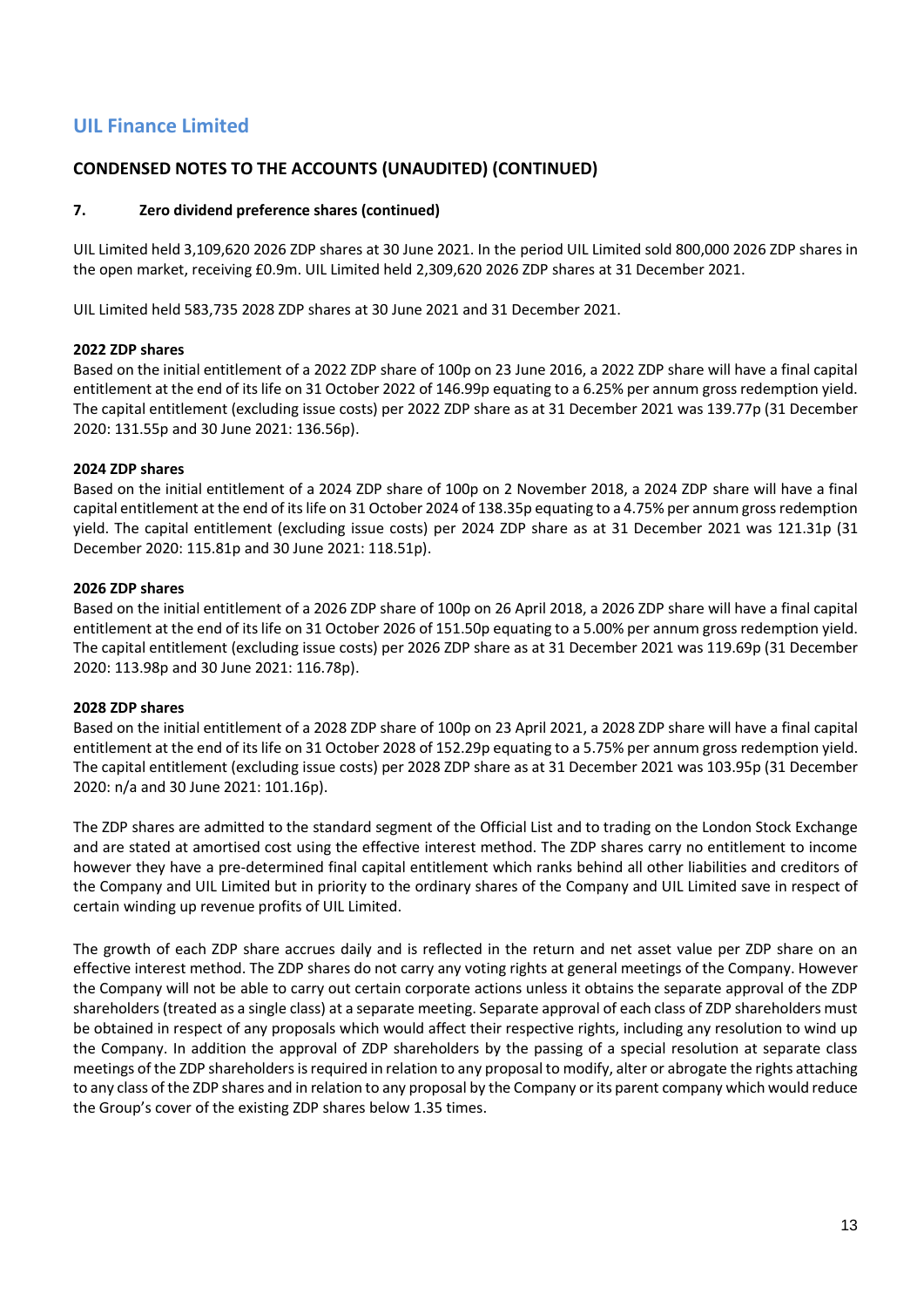## **CONDENSED NOTES TO THE ACCOUNTS (UNAUDITED) (CONTINUED)**

#### **7. Zero dividend preference shares (continued)**

On a liquidation of UIL Limited and/or the Company, to the extent that the relevant classes of ZDP shares have not already been redeemed, the shares shall rank in the following order of priority in relation to the repayment of their accrued capital entitlement as at the date of liquidation:

(i) the 2022 ZDP shares shall rank in priority to the 2024 ZDP shares, the 2026 ZDP shares and the 2028 ZDP shares; (ii) the 2024 ZDP shares shall rank in priority to the 2026 ZDP shares and the 2028 ZDP shares; and (iii) the 2026 ZDP shares shall rank in priority to the 2028 ZDP shares.

The entitlement of ZDP Shareholders of a particular class shall be determined in proportion to their holdings of ZDP shares of that class.

#### **8. Ordinary share capital**

|                                               | <b>Number</b> |                |
|-----------------------------------------------|---------------|----------------|
| Authorised                                    |               |                |
| Ordinary shares of 10p each                   | 10            |                |
| Issued and nil paid                           |               |                |
| Balance at 31 December 2021, 31 December 2020 |               |                |
| and 30 June 2021                              | 10            | $\blacksquare$ |

In addition to receiving any income distributed by way of dividend, the ordinary shareholders will be entitled to all surplus assets after payment of all debts, including ZDP shares.

Net asset value per ordinary share is £nil (31 December 2020: £nil and 30 June 2021: £nil) based on 10 shares in issue.

## **9. Parent company**

UIL Limited, incorporated in Bermuda, is the parent company of the Company, holding 100% of the nil paid ordinary shares.

In the opinion of the Directors, the Company's ultimate parent undertaking is Somers Isles Private Trust Company Limited ("SIPTCL"), a company incorporated in Bermuda and owned by Mr Duncan Saville.

#### **10. Related party transactions**

UIL Limited, SIPTCL, General Provincial Life Pension Fund Limited which holds 65.4% of UIL Limited shares and ultimately controlled by SIPTCL and the Board of the Company are considered related parties. Amounts owing from related parties are disclosed in the financial statements in note 6, ZDP shares issued to UIL Limited are disclosed in note 7 and interest receivable from related parties is disclosed in note 2.

#### **11. Operating Segments**

The Directors are of the opinion that the Company's activities comprise a single business segment of financing the Company's ZDP shares debt by lending current asset funds to its parent company and therefore no segmental reporting is provided.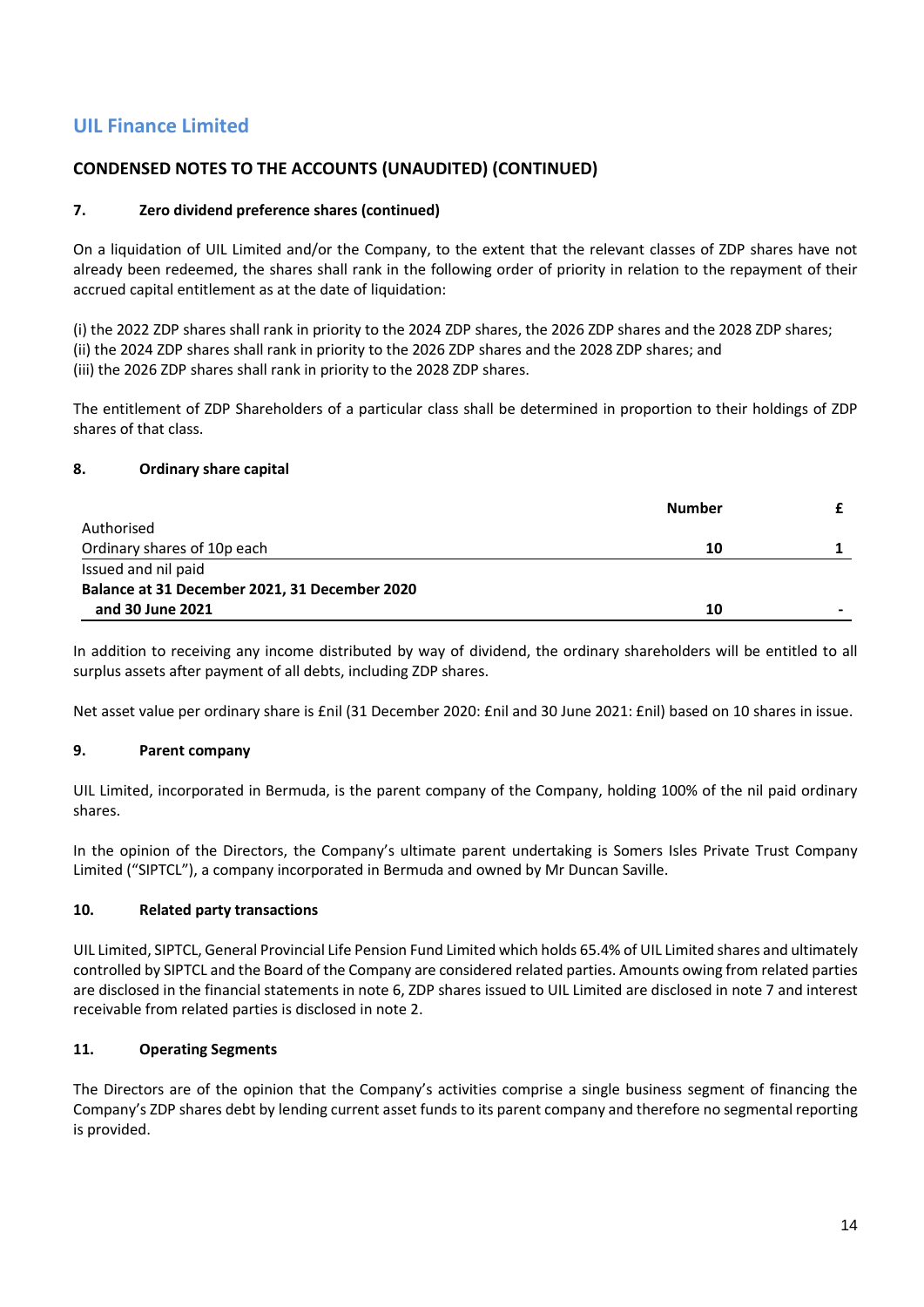## **CONDENSED NOTES TO THE ACCOUNTS (UNAUDITED) (CONTINUED)**

#### **12. Financial Risk Management**

The Board of Directors is responsible for the Company's risk management. The Directors' policies and processes for managing the financial risks are set out in the interest rate exposure and credit risk management sections below.

The accounting policies which govern the reported Statement of Financial Position carrying values of the underlying financial assets and liabilities, as well as the related income and expenditure, are set out in note 1 to the accounts. The policies are in compliance with IFRSs as adopted by the UK and best practice, and include the valuation of financial assets at fair value and liabilities at amortised cost.

#### **Interest Rate exposure**

The exposure of the financial assets and liabilities to interest risks is shown below:

|                                 |              | Within    | More than          |  |
|---------------------------------|--------------|-----------|--------------------|--|
|                                 | <b>Total</b> | one year  | one year<br>£'000s |  |
| 31 December 2021                | £'000s       | £'000s    |                    |  |
| Exposure to fixed rates         |              |           |                    |  |
| ZDP shares                      | (140, 238)   | (49, 609) | (90, 629)          |  |
| Intra-group loan                | 140,238      | 49,609    | 90,629             |  |
| Net exposures                   |              |           |                    |  |
| At period end                   |              |           |                    |  |
| Maximum in period               |              |           |                    |  |
| Minimum in period               |              |           |                    |  |
|                                 |              | Within    | More than          |  |
|                                 | Total        | one year  | one year           |  |
| 31 December 2020                | £'000s       | £'000s    | £'000s             |  |
| Exposure to fixed rates         |              |           |                    |  |
| ZDP shares                      | (127, 756)   |           | (127, 756)         |  |
| Intra-group loan                | 127,756      |           | 127,756            |  |
| Net exposures                   |              |           |                    |  |
| At period end                   |              |           |                    |  |
| Maximum in period               |              |           |                    |  |
| Minimum in period               |              |           |                    |  |
|                                 |              | Within    | More than          |  |
|                                 | Total        | one year  | one year           |  |
| 30 June 2021                    | £'000s       | £'000s    | £'000s             |  |
| Exposure to fixed rates         |              |           |                    |  |
| Zero dividend preference shares | (136, 257)   |           | (136, 257)         |  |
| Intra-group loan                | 136,257      |           | 136,257            |  |
| Net exposures                   |              |           |                    |  |
| At year end                     |              |           |                    |  |
| Maximum in year                 |              |           |                    |  |
| Minimum in year                 |              |           |                    |  |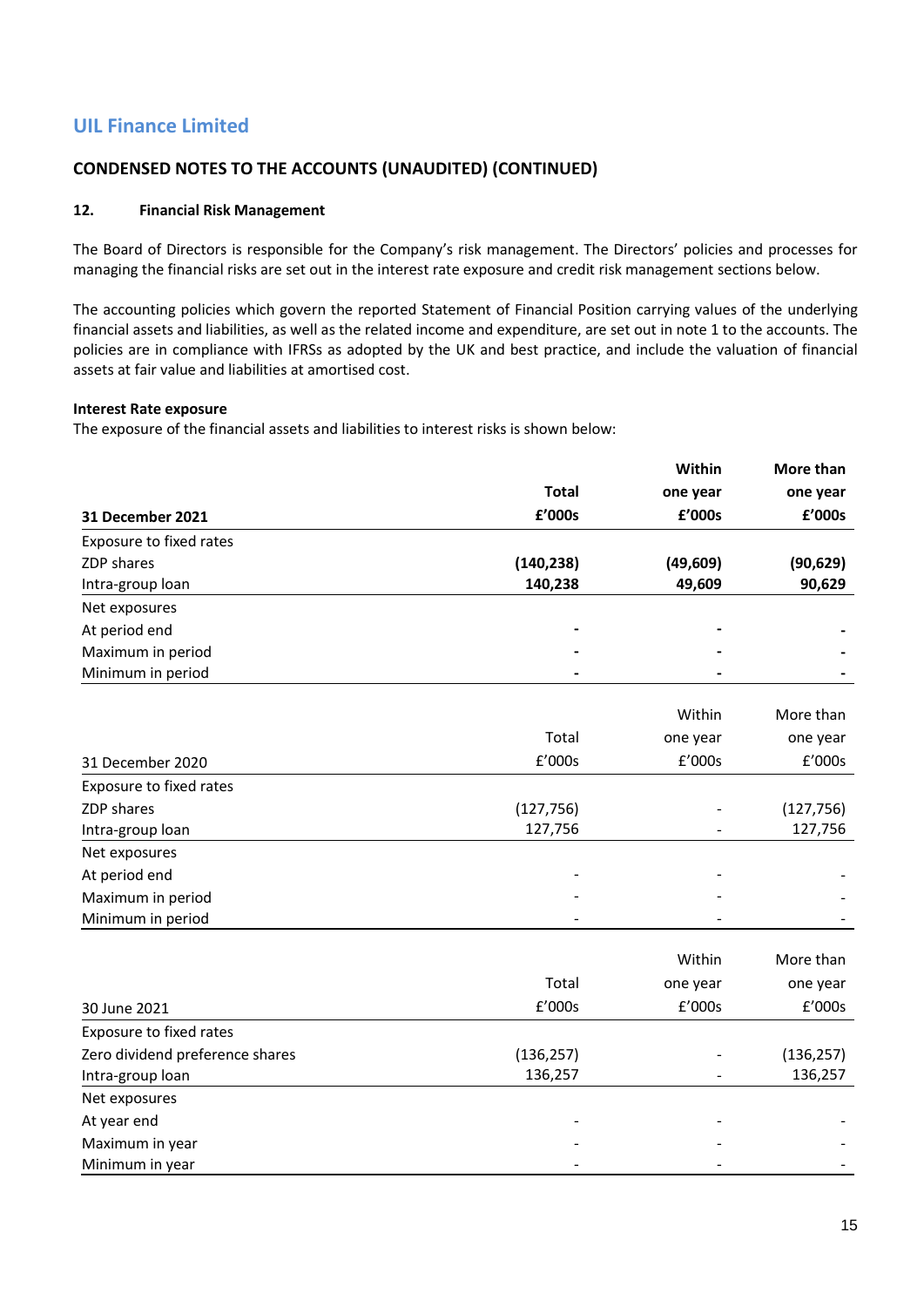## **CONDENSED NOTES TO THE ACCOUNTS (UNAUDITED) (CONTINUED)**

#### **12. Financial Risk Management (continued)**

#### **Credit Risk exposure**

The Company is exposed to potential failure by its parent company to settle the ZDP share liability on behalf of the Company on the respective repayment dates. The Board assesses this risk at each Board meeting.

#### 2022 ZDP shares

Based on their final entitlement of 146.99p per share, the final entitlement of the 2022 ZDP shares was covered 4.69 times by UIL Limited's gross assets as at 31 December 2021. Should gross assets fall by 78.7% over the remaining life of the 2022 ZDP shares, then the 2022 ZDP shares would not receive their final entitlements in full. Should gross assets fall by 88.7%, equivalent to an annual fall of 92.8%, the 2022 ZDP shares would receive no payment at the end of their life.

#### 2024 ZDP shares

Based on their final entitlement of 138.35p per share, the final entitlement of the 2024 ZDP shares was covered 3.42 times by UIL Limited's gross assets as at 31 December 2021. Should gross assets fall by 70.7% over the remaining life of the 2024 ZDP shares, then the 2024 ZDP shares would not receive their final entitlements in full. Should gross assets fall by 78.7%, equivalent to an annual fall of 42.1%, the 2024 ZDP shares would receive no payment at the end of their life.

#### 2026 ZDP shares

Based on their final entitlement of 151.50p per share, the final entitlement of the 2026 ZDP shares was covered 2.74 times by UIL Limited's gross assets as at 31 December 2021. Should gross assets fall by 63.4% over the remaining life of the 2026 ZDP shares, then the 2026 ZDP shares would not receive their final entitlements in full. Should gross assets fall by 70.7%, equivalent to an annual fall of 22.4%, the 2026 ZDP shares would receive no payment at the end of their life.

#### 2028 ZDP shares

Based on their final entitlement of 152.29p per share, the final entitlement of the 2028 ZDP shares was covered 2.28 times by UIL Limited's gross assets as at 31 December 2021. Should gross assets fall by 56.1% over the remaining life of the 2028 ZDP shares, then the 2028 ZDP shares would not receive their final entitlements in full. Should gross assets fall by 63.4%, equivalent to an annual fall of 13.7%, the 2028 ZDP shares would receive no payment at the end of their life.

None of the Company's financial liabilities is past due or impaired.

#### **Fair Values of financial assets and liabilities**

The assets and liabilities of the Company are, in the opinion of the Directors, reflected in the Statement of Financial Position at fair value except for the ZDP shares and the inter-company loan which are carried at amortised cost using effective interest method in accordance with IFRS 9, or at a reasonable approximation thereof.

The fair values of the ZDP shares based on their quoted market value were:

|                 | 31 December | 31 December              | 30 June |
|-----------------|-------------|--------------------------|---------|
|                 | 2021        | 2020                     | 2021    |
|                 | £'000s      | £'000s                   | £'000s  |
| 2022 ZDP shares | 50,686      | 67,500                   | 49,619  |
| 2024 ZDP shares | 36,750      | 34,800                   | 36,150  |
| 2026 ZDP shares | 29,250      | 26,250                   | 29,000  |
| 2028 ZDP shares | 24,625      | $\overline{\phantom{0}}$ | 25,000  |